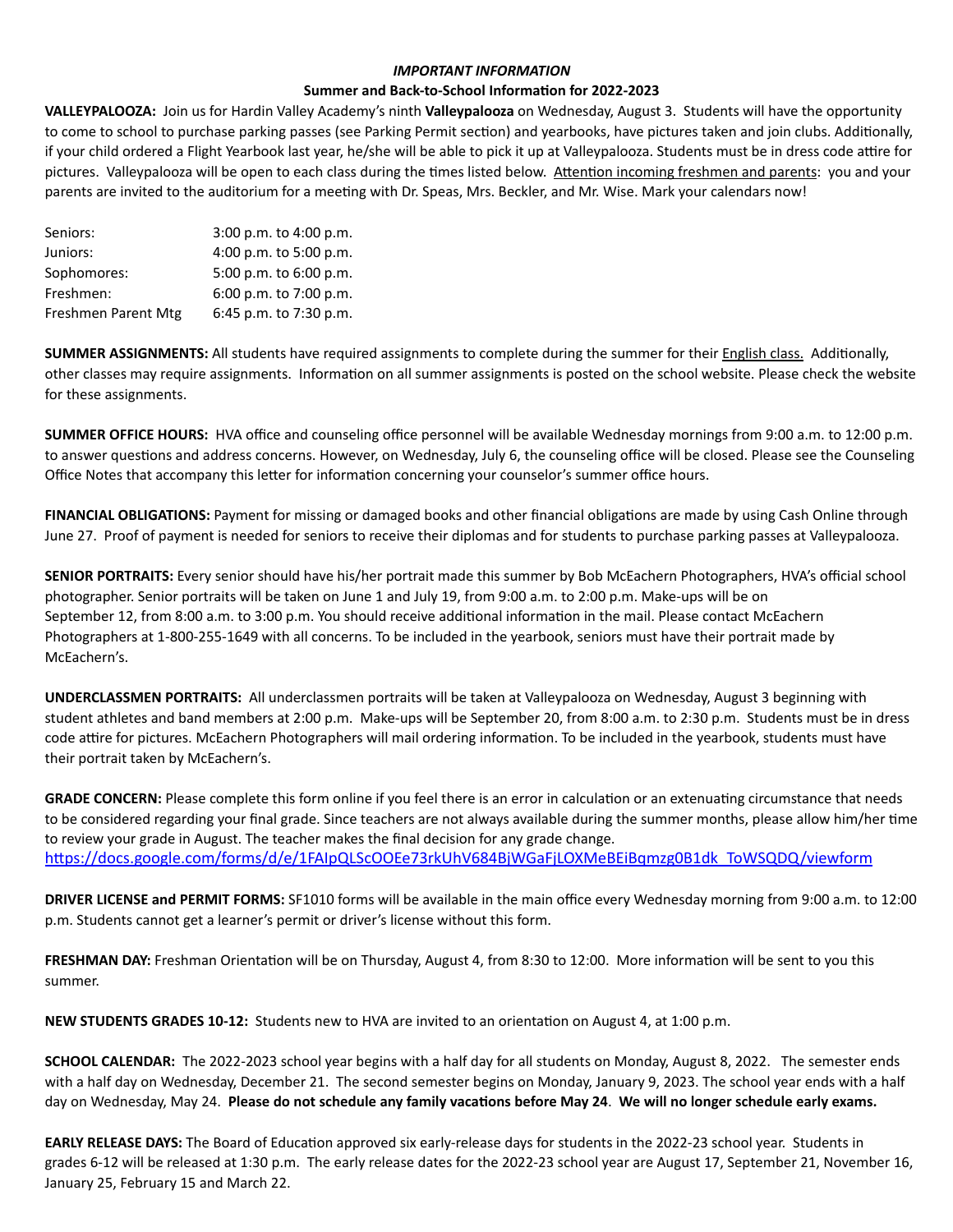**PARKING PERMITS:** Parking permits for the 2022-2023 school year will go on sale at Valleypalooza on Wednesday, August 3. **Students will need to pick up a 2022-2023 parking permit application from the HVA office prior to August 3 or print one from our website. The application requires a parent signature, proof of insurance, and a valid driver's license. Students will not be allowed to purchase a parking permit until all financial obligations are paid.** Seniors and students who are taking a 7:00 a.m. class may purchase their permits between 3:00 p.m. and 4:00 p.m. Juniors may purchase their permits between 4:00 p.m. and 5:00 p.m. Sophomores will not be able to park on campus until November unless they are taking a 7:00 a.m. class. We will only have 464 spaces available until November. At that time, we will reopen parking permit sales. Juniors who did not get an early permit will have first choice. If there are any spaces remaining, we will open up to sophomores. The cost of a parking permit for HVA is \$50.00.

**DRESS CODE:** Currently, Hardin Valley Academy students are not required to wear school uniforms. Historically, however, dress code policies have not been consistently followed. In order to maintain our current dress code, it is imperative that student attire meet the Knox County guidelines. Please review the dress code that is found in the Student Handbook on our website before making purchases for "back-to-school." Knox County guidelines require all dresses, skirts, and shorts to be mid-thigh length. The major infractions are:

| Shorts and skirts that are too short on girls | Baggy, sagging pants on boys                                 |
|-----------------------------------------------|--------------------------------------------------------------|
| Pajama bottoms and/or house shoes             | Sleeveless tops and low cut tops (there is no 3-finger rule) |
| Visible backs and abdomens                    | Offensive items                                              |

Students will be asked to change their clothes if they violate the dress code. They will remain in the Restorative Learning Center until clothes are available.

**YEARBOOK PICK-UP:** Yearbooks will be distributed at Valleypalooza on August 3. We distribute yearbooks in the summer so that the entire school year (including prom, spring sports, and graduation) can be included.

**BUS INFORMATION:** The Knox County Schools' website has information on bus routes. Information will be updated by Thursday, August 4, for the upcoming school year.

**SCHOOL MESSENGER:** School Messenger allows you to personalize how you receive communications from HVA and the district. This is the only way you will receive emails and phone calls about important school information, including weather and safety alerts. Sign up for School Messenger under the Families tab on the Knox County Schools website. *Knox County Schools will be implementing a new service sometime during the 2022-23 school year. Please watch for additional information on the new system.*

**SUPPORT ORGANIZATIONS**: HVA is fortunate to have three strong support organizations: PTSA, the Hardin Valley Academy Athletic Council (HVAAC), and Foundation. Information about these organizations may be found on our website under the "Families" tab. The Hardin Valley Academy Foundation's website is [www.hardinvalleyacademyfoundation.org](http://www.hardinvalleyacademyfoundation.org).

Connect with PTSA Facebook: [https://m.facebook.com/hardinvalleyacademyptsa/](https://www.facebook.com/hardinvalleyacademyptsa/) Twitter: [https://twitter.com/hva\\_ptsa](https://twitter.com/hva_ptsa) Instagram: @hvaptsa

**REMIND NOTIFICATIONS:** Get Information for Hardin Valley Academy right on your phone. If you have a smartphone, get push notifications. On your iPhone or Android phone, open your web browser and go to the following link: rmd.at/a4e9c7. Follow the instructions to sign up for Remind. You will be prompted to download the mobile app. If you don't have a smartphone, get text notifications. Text the message @a4e9c7 to 81010. You also may go to rmd.at/a4e9c7 on a desktop computer to sign up for email notifications.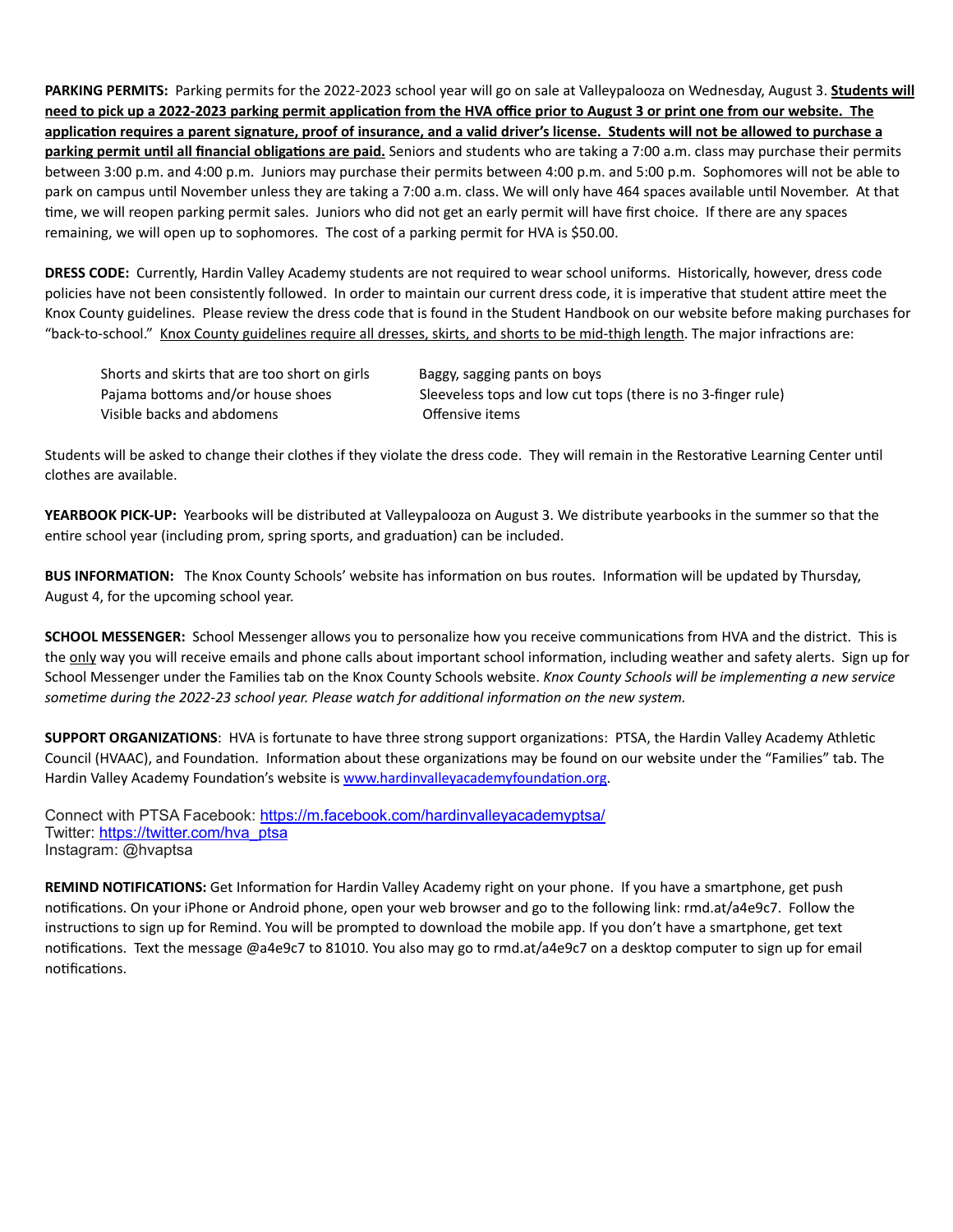## **Counseling Office Notes**

**SCHOOL COUNSELOR AVAILABILITY:** Your child's counselor will be available from 9:00 a.m. to 12:00 p.m. on the following dates. If you have a schedule concern, please email your counselor to set up a time to meet on these dates.

## **Academy and Counselor Email addresses**

STEM: Ms. Sanford—6/15, 6/29 courtney.sanford2@knoxschools.org Health Science: Ms. Quick  $-6/15$ , 7/20 dana.quick@knoxschools.org Liberal Arts: Ms. Long-6/8, 6/15 carmen.long@knoxschools.org Business and Law: Ms. Smith 6/8, 7/13 taylor.smith2@knoxschools.org Freshmen: Ms. Beckler—6/22, 7/20 iennifer.beckler@knoxschools.org

If you need to address something with your child's counselor and are not able to meet with her on the above date, **please correspond by email**. While counselors are not on contract, they will do their best to get back to you in a timely manner. Please be patient. They **will** respond to you by August 5, 2022.

## **TRANSCRIPT REQUESTS:**

**Class of 2022:** Beginning June 3, transcripts will be processed on Wednesdays through your SCOIR account. SCOIR is a free service. After August 2**,** you are considered alumni of HVA and your SCOIR account will be deactivated. In your SCOIR account, mark your college as ENROLLING (green rectangle under application status). After August 2, transcript requests will be completed through Parchment, and you will need to create an account and place your order. A link to Parchment is located on the school counseling website. There is a fee to use this service.

**Underclassmen:** If you need a transcript for any reason such as insurance discount, etc., you may print a copy from your ASPEN account. If an official transcript is needed, you can come into the counseling office on Wednesdays from 9 - 12 to make your request.

**DISTRIBUTION OF CLASS SCHEDULES:** Class schedules will be available in Aspen in late July. This date will be released by KCS.

**SCHEDULE CHANGES: The online schedule concern form can be found on the HVA website beginning July 29. All schedule concerns should be submitted using this online process.** Schedule change requests will not be accepted after August 12.

Reasons for schedule changes are as follows:

- 1. An academic class is needed for graduation
- 2. A class scheduled was made up in summer school or recovery credit
- 3. A pre-requisite was not met
- 4. A scheduling error occurred (Spanish I was requested but Spanish II was scheduled)
- 5. You are scheduled for fewer than 8 classes.

**AP and Honors classes cannot be dropped without the consent of Dr. Speas**. Failure to complete the summer reading or a summer assignment is not a consideration for dropping the course. A schedule change request does not guarantee that a change will be made. Please take care of schedule concerns this summer by meeting with or emailing your counselor. After July 29, please use the online schedule concern form for the most efficient form of correspondence. Schedule change requests will not be accepted after August 12.

**NEW STUDENT REGISTRATION:** Information for new student registration may be found on the HVA website under I WANT TO … Enroll a Student. All required documents must be submitted for the enrollment process to begin. There are couple of very important links listed as well.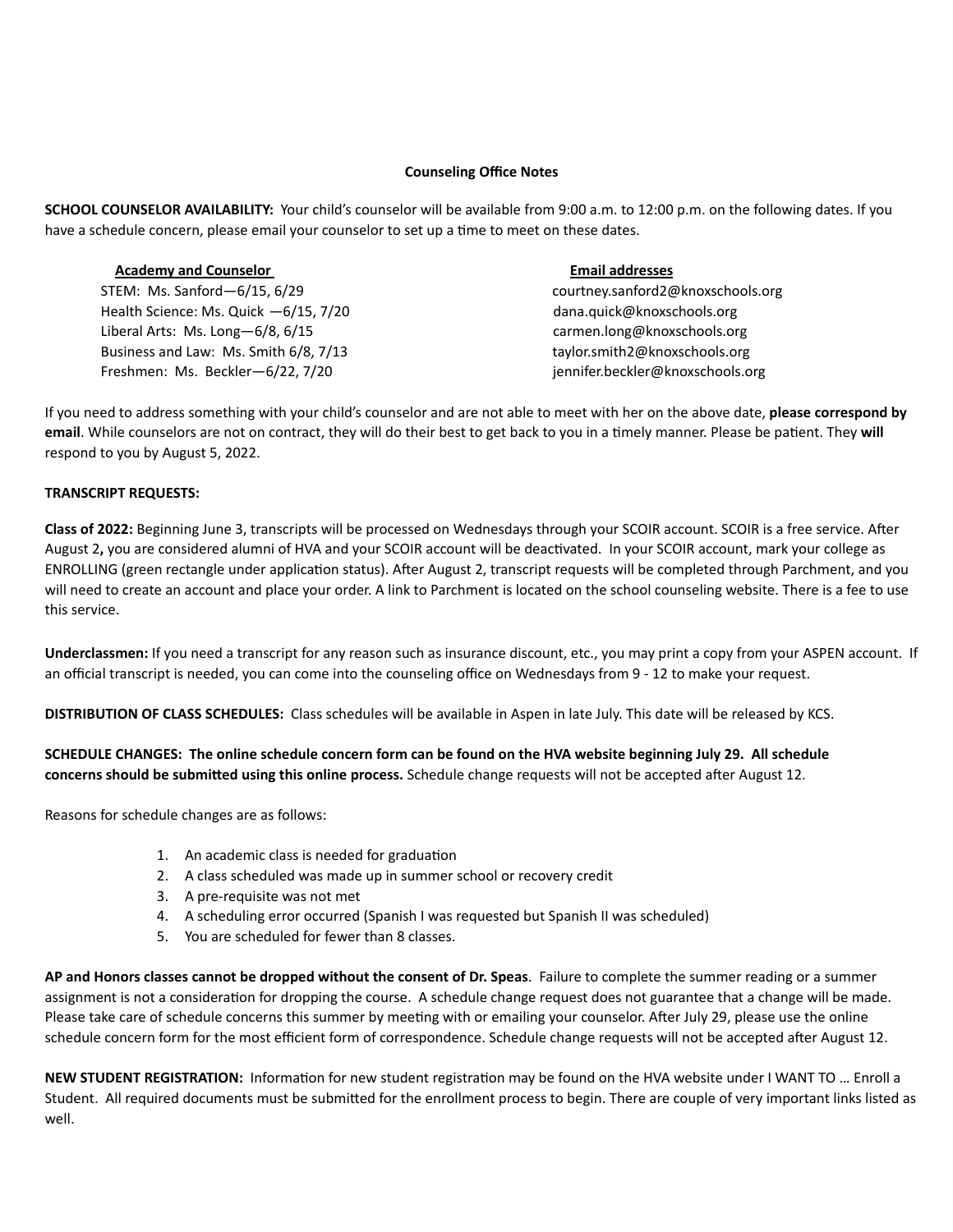# **Summer Reading Assignments/Projects**

**SUMMER ASSIGNMENTS**: Students are expected to complete their reading and all other assignments prior to the first day of school, August 8, 2022. Any exceptions to this deadline will be noted in the project or assignment directions. All information concerning summer assignments is posted on the HVA website.

**ENGLISH**: All **English** classes require a summer assignment. The books selected for required reading for English classes have been approved by Knox County Schools and are listed below.

**HONORS AND ADVANCED PLACEMENT:** Advanced Placement assignments are available on the school website.

## **English Outside Reading Assignments for 2022-2023**

The works denoted below with an asterisk may contain controversial content—language, violence, or mature situations. We encourage parents to collect as much information as possible about the novels if content may be a concern. Websites like http:// commonsensemedia.org have synopses and are designed to help parents make appropriate decisions about what their child is ready to read. These synopses are posted on our website. Alternate titles are available for all of these works; parents must request these through

the school office. Students in 10-12 CP English classes are required to read **two novels**. The first, a graphic novel, is mandatory. For their second novel, they may choose any of the three other novels listed for their grade level.

| 9 CP      | Read one realistic young adult book by one of the following authors:<br>Jason Reynolds, Elizabeth Acevedo, Becky Albertalli, Adam Silvera, Nic Stone, Julie Murphy, Neal<br>Shusterman, Matt de la Peña                                                                                                               |
|-----------|-----------------------------------------------------------------------------------------------------------------------------------------------------------------------------------------------------------------------------------------------------------------------------------------------------------------------|
| 9 Honors  | <b>Mandatory Reads:</b><br>*Circe by Madeline Miller &<br>*How to Read Literature Like a Professor – Thomas Foster<br>Chapters 16 and 17 of How to Read Literature Like a Professor contain sensitive content but will not be<br>discussed in class. Students may safely skip these chapters without fear of penalty. |
| 10 CP     | <b>Mandatory Read:</b><br>American Born Chinese - Gene Luen Yang<br>Also, Choose One Among:<br>The Other Wes Moore: One Name, Two Fates - Wes Moore<br>*Aristotle and Dante Discover the Secrets of the Universe – Benjamin Alire Sáenz<br>*Mosquitoland - David Arnold                                               |
| 10 Honors | <b>Mandatory Reads:</b><br><i>*Brave New World</i> – Aldous Huxley &<br><i>Pride and Prejudice</i> $-$ Jane Austen                                                                                                                                                                                                    |
| 11 CP     | <b>Mandatory Read:</b><br>March: Book One - John Lewis, Andrew Aydin, and Nate Powell<br>Also, Choose One Among:<br>I am Malala - Malala Yousafzai<br>The Disreputable History of Frankie Landau-Banks – E. Lockhart<br><i>*The Adventures of Huckleberry Finn</i> $-\text{Mark Twain}$                               |